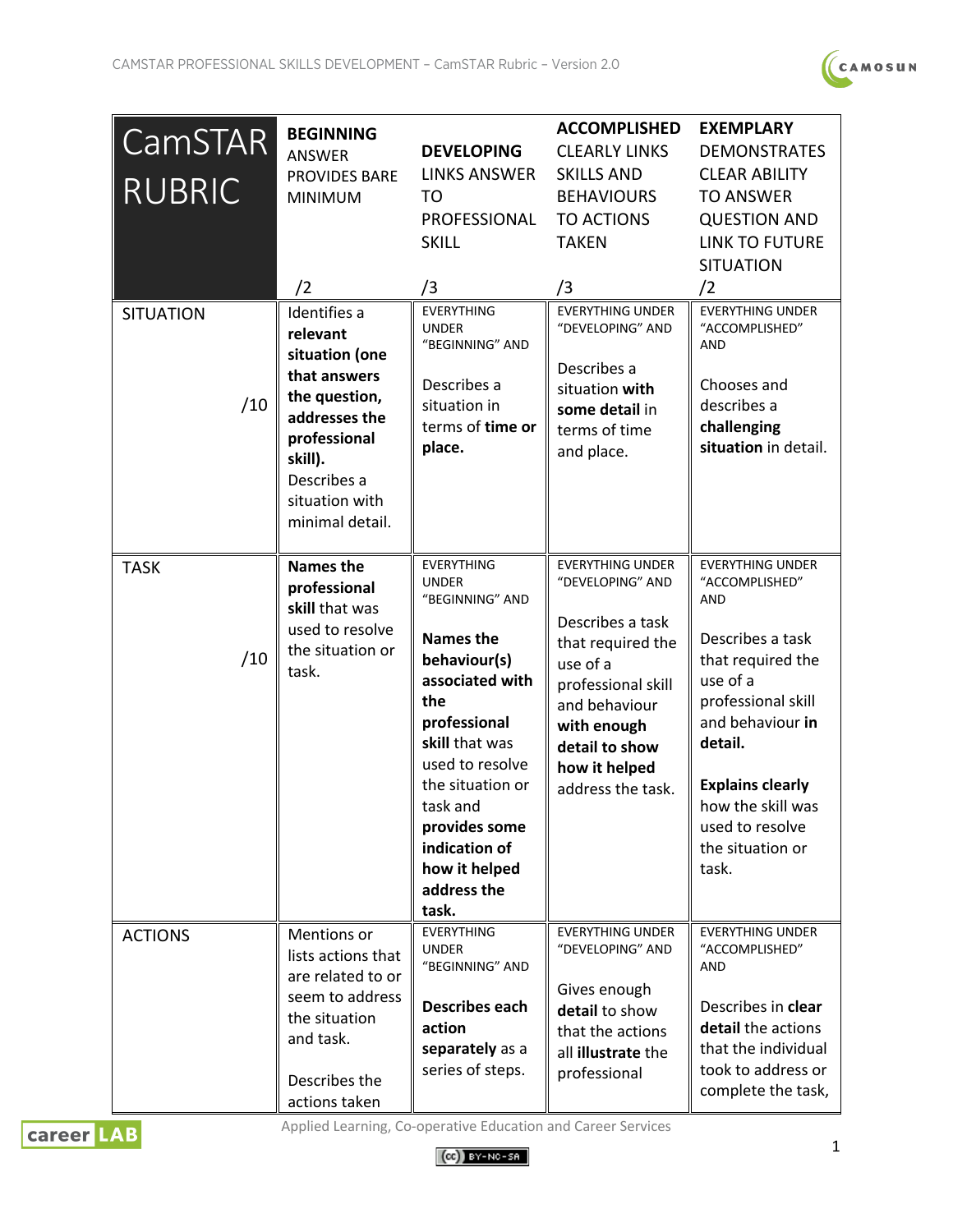

| /10                   | independently<br>by the<br>individual (what<br>they did even<br>when describing<br>a group task-<br>avoids using<br>"we"). |                                                                                                                                         | behaviour (50-<br>70%).                                                                                                                                                   | including the<br>rationale (the<br>"why"), and links<br>these to the<br>professional skill.                                                                                                                                                                                                                                                                                       |  |  |
|-----------------------|----------------------------------------------------------------------------------------------------------------------------|-----------------------------------------------------------------------------------------------------------------------------------------|---------------------------------------------------------------------------------------------------------------------------------------------------------------------------|-----------------------------------------------------------------------------------------------------------------------------------------------------------------------------------------------------------------------------------------------------------------------------------------------------------------------------------------------------------------------------------|--|--|
| <b>RESULTS</b><br>/10 | Describes in<br>general terms<br>what happened<br>as a result of<br>the actions.                                           | <b>EVERYTHING</b><br><b>UNDER</b><br>"BEGINNING" AND<br>Describes a<br>result that<br>seems to<br>address the<br>situation or<br>task.  | <b>EVERYTHING UNDER</b><br>"DEVELOPING" AND<br><b>Describes</b><br>evidence that<br>the result was<br>successful. How<br>did other's<br>respond?                          | <b>EVERYTHING UNDER</b><br>"ACCOMPLISHED"<br>AND<br>Explains in detail<br>the impact or<br>result of the<br>individual's<br>actions with<br>regard to the<br>situation or task.<br>Describes what<br>was learned as a<br>result, and what<br>might be done<br>differently next<br>time. Explains<br>how their learning<br>could be applied<br>to other situations<br>or contexts. |  |  |
| *WRITING<br>/10       | Uses common<br>English<br>vocabulary<br>correctly.<br>Uses common<br>English<br>grammar<br>correctly.                      | <b>EVERYTHING</b><br><b>UNDER</b><br>"BEGINNING" AND<br>Successfully<br>imitates<br>sentence<br>structure in<br>sample STAR<br>stories. | <b>EVERYTHING UNDER</b><br>"DEVELOPING" AND<br>Consistently uses<br>a level of<br>language that is<br>appropriate to<br>the professional<br>purpose of the<br>reflection. | <b>EVERYTHING UNDER</b><br>"ACCOMPLISHED"<br>AND<br>Gives vivid<br>enough detail that<br>events in the<br>reflection can be<br>seen and heard in<br>the mind.                                                                                                                                                                                                                     |  |  |
| /50<br><b>TOTAL</b>   |                                                                                                                            |                                                                                                                                         |                                                                                                                                                                           |                                                                                                                                                                                                                                                                                                                                                                                   |  |  |

\*Writing is included because the purpose of CamSTAR is to help you *clearly communicate* how you have demonstrated professional skills through the use of STAR stories.



Applied Learning, Co-operative Education and Career Services